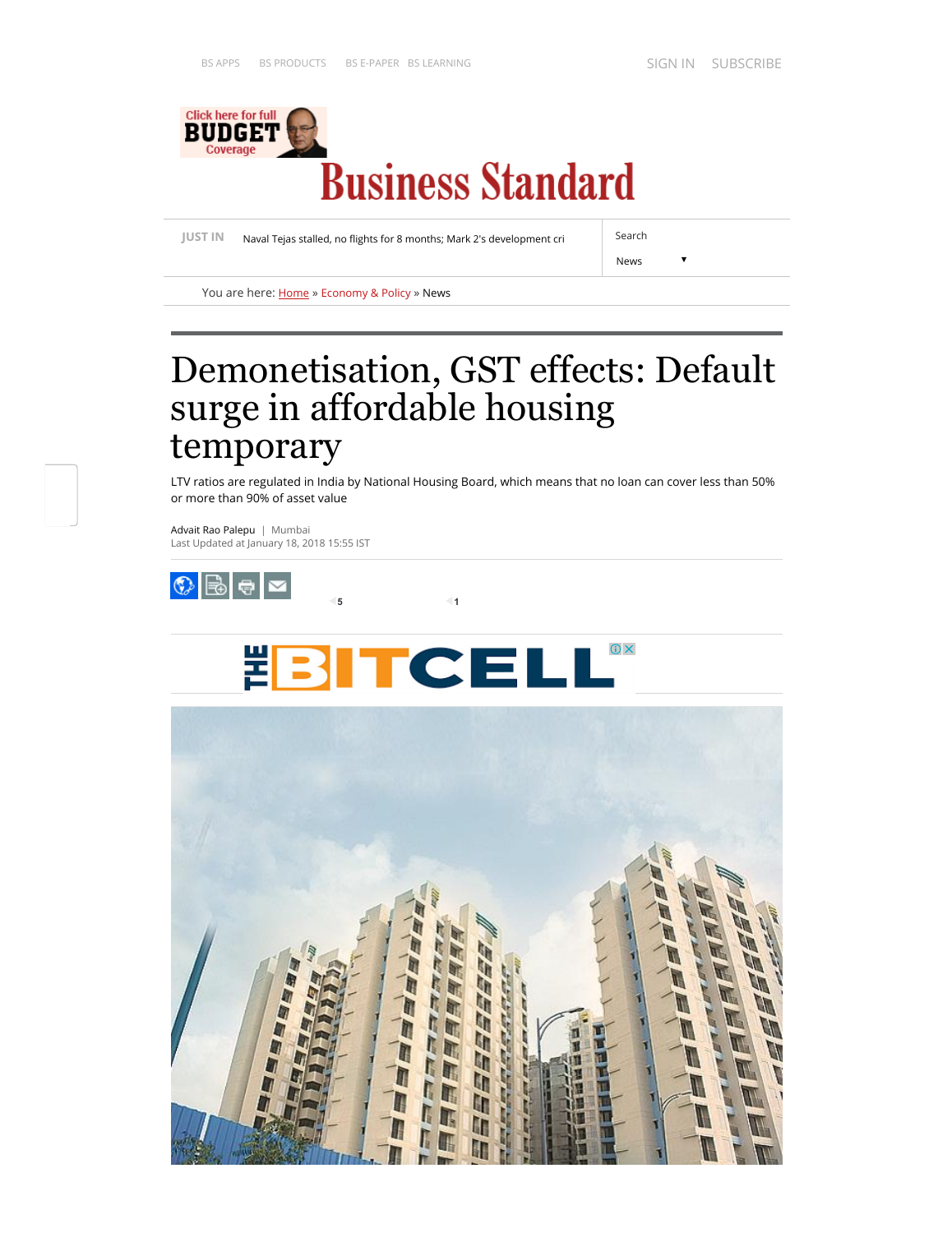### ALSO READ

The 5 big problems with affordable housing in India and how to solve them

We've suggested affordable housing parks near big cities: Sriram Kalyanaram

5 housing finance [companies dominate mkt,](http://www.business-standard.com/article/finance/5-housing-finance-companies-dominate-mkt-give-78-of-home-loans-icra-117092801031_1.html) lend 78% of home loans: Icra

Housing finance: Will the party last?

World Bank arm to pump \$23 mn into Ashiana affordable housing projects

O X Ad

[Multibagger Stocks 2018](https://www.googleadservices.com/pagead/aclk?sa=L&ai=CuzU00DFnWuuDL47xrAGt3JaABea8p_BN4I-7mboGw6Gj9QUQASCpvMwRYOWy5YOsDqAB4LyY0QPIAQapAqJpxV6H1VA-qAMByAMCqgSUAk_QsGgrq1f6ibNidPD0-7rbVpPcTjUtmjuZc7RFj_ZqohC7HQJVIeax3SGcPfb2HuaE5tSHBry5VBUocdgeyRXlKWflyxG6AJnZUpfBORAdQQIbQB1UiLltAVgbZ7_lcew0VVrVEWxYaAjXGd-qZ6MfM5HghEq3etKrfVDw3d1zhdwVSJUKWaHqpX3Ai-Wfa7YvAHCoCvoX3wkZ7Gd0UDN8R3_B_VzmtgknhzcaoEHjtsfKv4E8szpBdoXQmcqp8_wLJPMewoTO_1Hu3UjOFP6dTmbpXM1RZW0o2q1n1_dcanb2QkNQkr9mOXgTWS5w8CNAnc9YVPhdcVWj1kV0PTAq5XoJhyLCbYXGTIUePQJCGFKoCaAGN4AHiMPnLqgHpr4b2AcB0ggHCIABEAEYArEJa9NRQCOkExGACgHYEww&num=1&cid=CAASEuRo-fzJVlvaO84w8IrBgZGeMw&sig=AOD64_2t3-QFU0CRV-mzB_CQwHrVMoQjPg&client=ca-pub-1723933259695999&adurl=https://www.stockaxis.com/StockAxis-Top-Stocks-IND/index.aspx%3Frefer%3DdisplayT) [stockaxis.com](https://www.googleadservices.com/pagead/aclk?sa=L&ai=CuzU00DFnWuuDL47xrAGt3JaABea8p_BN4I-7mboGw6Gj9QUQASCpvMwRYOWy5YOsDqAB4LyY0QPIAQapAqJpxV6H1VA-qAMByAMCqgSUAk_QsGgrq1f6ibNidPD0-7rbVpPcTjUtmjuZc7RFj_ZqohC7HQJVIeax3SGcPfb2HuaE5tSHBry5VBUocdgeyRXlKWflyxG6AJnZUpfBORAdQQIbQB1UiLltAVgbZ7_lcew0VVrVEWxYaAjXGd-qZ6MfM5HghEq3etKrfVDw3d1zhdwVSJUKWaHqpX3Ai-Wfa7YvAHCoCvoX3wkZ7Gd0UDN8R3_B_VzmtgknhzcaoEHjtsfKv4E8szpBdoXQmcqp8_wLJPMewoTO_1Hu3UjOFP6dTmbpXM1RZW0o2q1n1_dcanb2QkNQkr9mOXgTWS5w8CNAnc9YVPhdcVWj1kV0PTAq5XoJhyLCbYXGTIUePQJCGFKoCaAGN4AHiMPnLqgHpr4b2AcB0ggHCIABEAEYArEJa9NRQCOkExGACgHYEww&num=1&cid=CAASEuRo-fzJVlvaO84w8IrBgZGeMw&sig=AOD64_2t3-QFU0CRV-mzB_CQwHrVMoQjPg&client=ca-pub-1723933259695999&adurl=https://www.stockaxis.com/StockAxis-Top-Stocks-IND/index.aspx%3Frefer%3DdisplayT) [Get 3 Best Stocks for Free! From](https://www.googleadservices.com/pagead/aclk?sa=L&ai=CuzU00DFnWuuDL47xrAGt3JaABea8p_BN4I-7mboGw6Gj9QUQASCpvMwRYOWy5YOsDqAB4LyY0QPIAQapAqJpxV6H1VA-qAMByAMCqgSUAk_QsGgrq1f6ibNidPD0-7rbVpPcTjUtmjuZc7RFj_ZqohC7HQJVIeax3SGcPfb2HuaE5tSHBry5VBUocdgeyRXlKWflyxG6AJnZUpfBORAdQQIbQB1UiLltAVgbZ7_lcew0VVrVEWxYaAjXGd-qZ6MfM5HghEq3etKrfVDw3d1zhdwVSJUKWaHqpX3Ai-Wfa7YvAHCoCvoX3wkZ7Gd0UDN8R3_B_VzmtgknhzcaoEHjtsfKv4E8szpBdoXQmcqp8_wLJPMewoTO_1Hu3UjOFP6dTmbpXM1RZW0o2q1n1_dcanb2QkNQkr9mOXgTWS5w8CNAnc9YVPhdcVWj1kV0PTAq5XoJhyLCbYXGTIUePQJCGFKoCaAGN4AHiMPnLqgHpr4b2AcB0ggHCIABEAEYArEJa9NRQCOkExGACgHYEww&num=1&cid=CAASEuRo-fzJVlvaO84w8IrBgZGeMw&sig=AOD64_2t3-QFU0CRV-mzB_CQwHrVMoQjPg&client=ca-pub-1723933259695999&adurl=https://www.stockaxis.com/StockAxis-Top-Stocks-IND/index.aspx%3Frefer%3DdisplayT) StockAxis™ Registered Adviser

The affordable [housing s](http://www.business-standard.com/search?type=news&q=housing)egment is witnessing rising defaults as [demonetisation a](http://www.business-standard.com/search?type=news&q=demonetisation)nd the introduction of the [goods and services tax](http://www.business-standard.com/search?type=news&q=goods+and+services+tax) (GST) have affected the underlying borrowers' cash flow over the past year, according to analysts and [housing](http://www.business-standard.com/search?type=news&q=housing) finance companies (HFCs). They, however, add that the "temporary" phase will pass soon and the segment will reach its growth potential.

International credit rating agency Moody's and its Indian subsidiary, ICRA, said in a recent report that the average gross nonperforming assets (GNPAs) in the affordable [housing](http://www.business-standard.com/search?type=news&q=housing) segment rose to 1.8 per cent in September 2017 from 1.4 per cent in March 2017. The asset quality of loans in the traditional (or premium) [housing](http://www.business-standard.com/search?type=news&q=housing) segment remained the same, the report noted. Karthik Srinivasan, senior vice-president, ICRA, told Business Standard: "Market conditions, be it [demonetisation o](http://www.business-standard.com/search?type=news&q=demonetisation)r the [GST](http://www.business-standard.com/search?type=news&q=gst) — which caused disruptions  $-$  have affected the cash flows of underlying borrowers, leading to some rise in delinquencies." According to ICRA, the GNPA levels of [housing](http://www.business-standard.com/search?type=news&q=housing) loan portfolios (all types of properties) of HFCs stood at 0.6 per cent as of September 2017.

Arvind Hali, managing director and chief executive officer, ART Affordable [Housing](http://www.business-standard.com/search?type=news&q=housing) Finance, said, "This is a temporary phenomenon, and there is a significant upside to affordable [housing.](http://www.business-standard.com/search?type=news&q=housing) Most HFCs, especially newer ones, are interested in expanding their balance-sheets."

Srinivasan said one typically saw delinquencies in the first two to three years in any lending business, but rising delinquencies in the affordable [housing](http://www.business-standard.com/search?type=news&q=housing) market was a more recent phenomenon. "Till

this (buyers' cash flow) stabilises, we will probably see more of a rise in delinquencies, before things start improving," he said.

The credit collection ratio (CCR) for traditional [housing l](http://www.business-standard.com/search?type=news&q=housing)oans was in the range of 98 to 100 per cent, whereas it was 94-96 per cent for the affordable segment, when ICRA-rated [housing](http://www.business-standard.com/search?type=news&q=housing) loan pools were taken into account, the report said.

"Whatever growth in competition and demand we see, is coming from those in the informal or selfemployed sector. Unlike traditional customers with regular cash flows, this segment is characterised by irregular cash-flow.

Any family or business problem can cause instalment defaults," said Deo Shankar Tripathi, MD and CEO of Aadhar [Housing](http://www.business-standard.com/search?type=news&q=housing) Finance, a subsidiary of [Wadhawan Global Capital.](http://www.business-standard.com/search?type=news&q=wadhawan+global+capital)

"The risks of default are factored into the loan pricing, hence the risk-adjusted return is better in the affordable [housing](http://www.business-standard.com/search?type=news&q=housing) segment than in traditional [housing l](http://www.business-standard.com/search?type=news&q=housing)oans with lower NPA levels," said Tripathi.

Affordable [housing l](http://www.business-standard.com/search?type=news&q=housing)oans were not like sub-prime loans or those being given to credit impaired customers, said Hali. "It's just that these customers may not have documented or regular income statements; borrowers tend to be self-employed, working in the unorganised sector."

"If we look at the subprime crisis in the US, the issue was that there was no control over the loan-tovalue (LTV) ratio; you had teaser rates, [NINJA loans \(](http://www.business-standard.com/search?type=news&q=ninja+loans)no-income-no-job loans) etc. If I look at my own portfolio, 60 to 70 per cent of the customers we source have CIBIL scores," Hali said.

[LTV ratios a](http://www.business-standard.com/search?type=news&q=ltv+ratios)re regulated in India by the National [Housing](http://www.business-standard.com/search?type=news&q=housing) Board, which means that no loan can cover less than 50 per cent or more than 90 per cent of the asset (home) value. Further, with the Pradhan Mantri Awas Yojana scheme and the credit-linked subsidy announced by the [government i](http://www.business-standard.com/search?type=news&q=government)n January 2017, both instruments have helped push the LTV down for the lender, as well as ease some of the burden off the buyer.